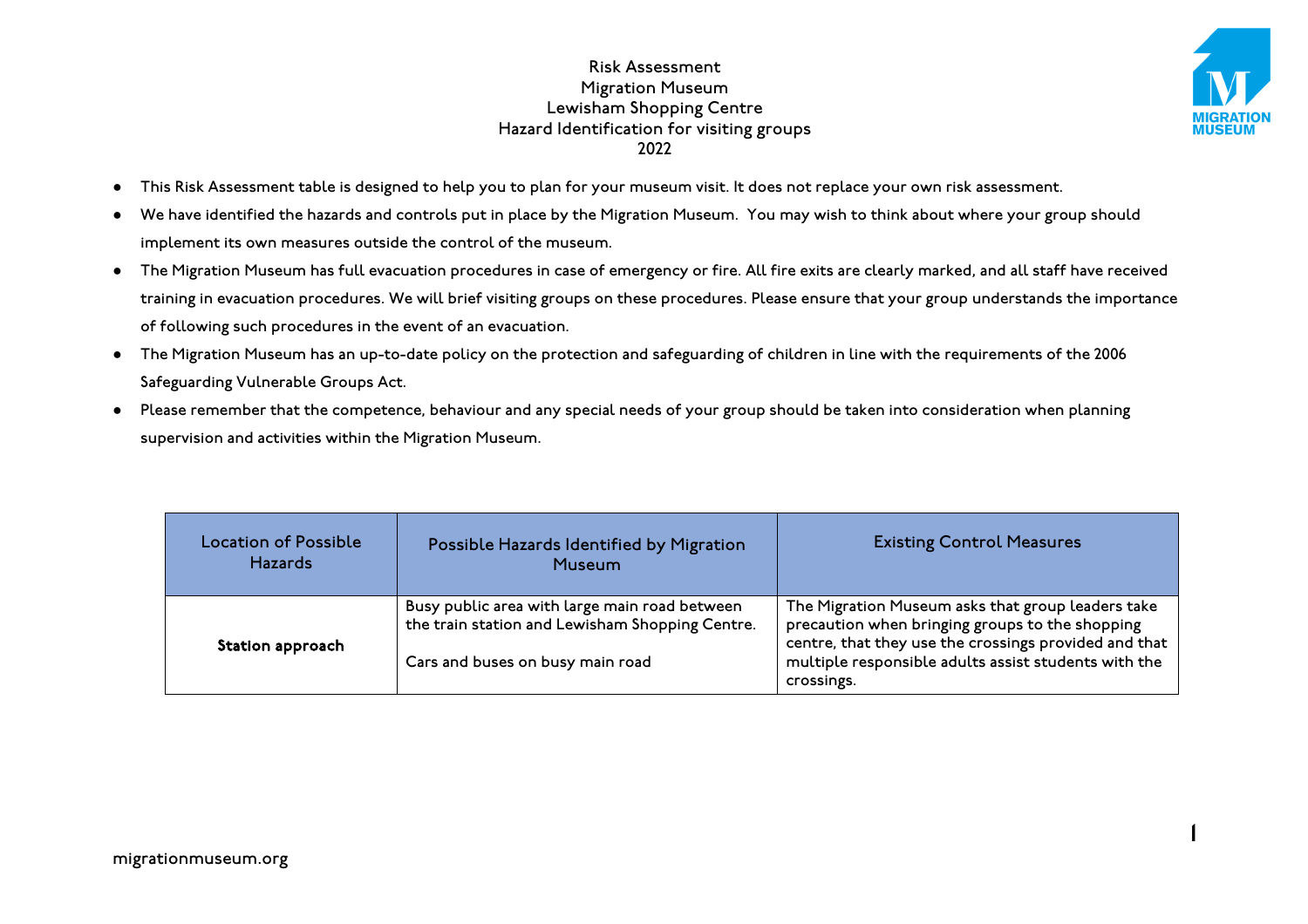

| Lewisham Shopping Centre  | Public space where students may get lost or<br>$\bullet$<br>separated<br>Multiple entrances to the centre, students<br>could access the local area or busy main<br>roads<br>Various food and temporary vendors, trip<br>hazards                                                                                                                                                                                                                                                                | Staff are vigilant to keep an eye on students entering<br>and exiting the Migration Museum space. Where<br>possible staff can greet or accompany teachers from<br>the entrance of the shopping centre.<br>We require all students to be supervised during their<br>visit by an accompanying member of staff or a<br>responsible adult.                                                                                                                                                                                                         |
|---------------------------|------------------------------------------------------------------------------------------------------------------------------------------------------------------------------------------------------------------------------------------------------------------------------------------------------------------------------------------------------------------------------------------------------------------------------------------------------------------------------------------------|------------------------------------------------------------------------------------------------------------------------------------------------------------------------------------------------------------------------------------------------------------------------------------------------------------------------------------------------------------------------------------------------------------------------------------------------------------------------------------------------------------------------------------------------|
| <b>WALL installation</b>  | Installation of two large sections of the Berlin<br>$\bullet$<br>Wall, potential trip hazard or obstacle                                                                                                                                                                                                                                                                                                                                                                                       | Staff patrol this area to ensure people do not climb<br>on the installation.                                                                                                                                                                                                                                                                                                                                                                                                                                                                   |
| <b>Toilets</b>            | The main toilets are situated at the entrance<br>$\bullet$<br>to Lewisham Shopping Centre in the public<br>space outside the museum; students could<br>get lost<br>Staff toilets are available upstairs in the non-<br>public area of the museum premises; students<br>could get lost or fall on stairs.                                                                                                                                                                                       | Staff advised to visit toilets with groups of students<br>at the beginning and end of their visit. We require<br>students to be assisted by staff or a responsible<br>adult when using the staff toilets in the museum.<br>Care should be taken on the stairs. Handrail and<br>non-slip paint used to prevent injury.                                                                                                                                                                                                                          |
| <b>Shop/Makers Market</b> | Books/ on shelves, could potentially fall and<br>$\bullet$<br>injure<br>Small items for sale, choke hazard<br>Table corners possible injury hazard<br>$\bullet$<br>Exhibition sign boards, kids table & shop items<br>a possible trip hazard<br>Entrance to the shopping centre, students<br>$\bullet$<br>could get lost<br>Glass window displays could be broken<br>$\bullet$<br>creating physical hazard<br>Plug sockets at various points throughout the<br>exhibition an electrical hazard | Staff are aware of potential hazards and will keep<br>watch over these areas during visits.<br>Students are asked not to touch items unless<br>necessary.<br>Only ten students are permitted in the shop at once<br>and must be accompanied by a member of staff or<br>responsible adult at all times.<br>Staff are vigilant to keep an eye on students entering<br>and exiting the Migration Museum space.<br>Students should be discouraged by group leaders<br>and museum staff from running in the space<br>Covers for plugs are installed |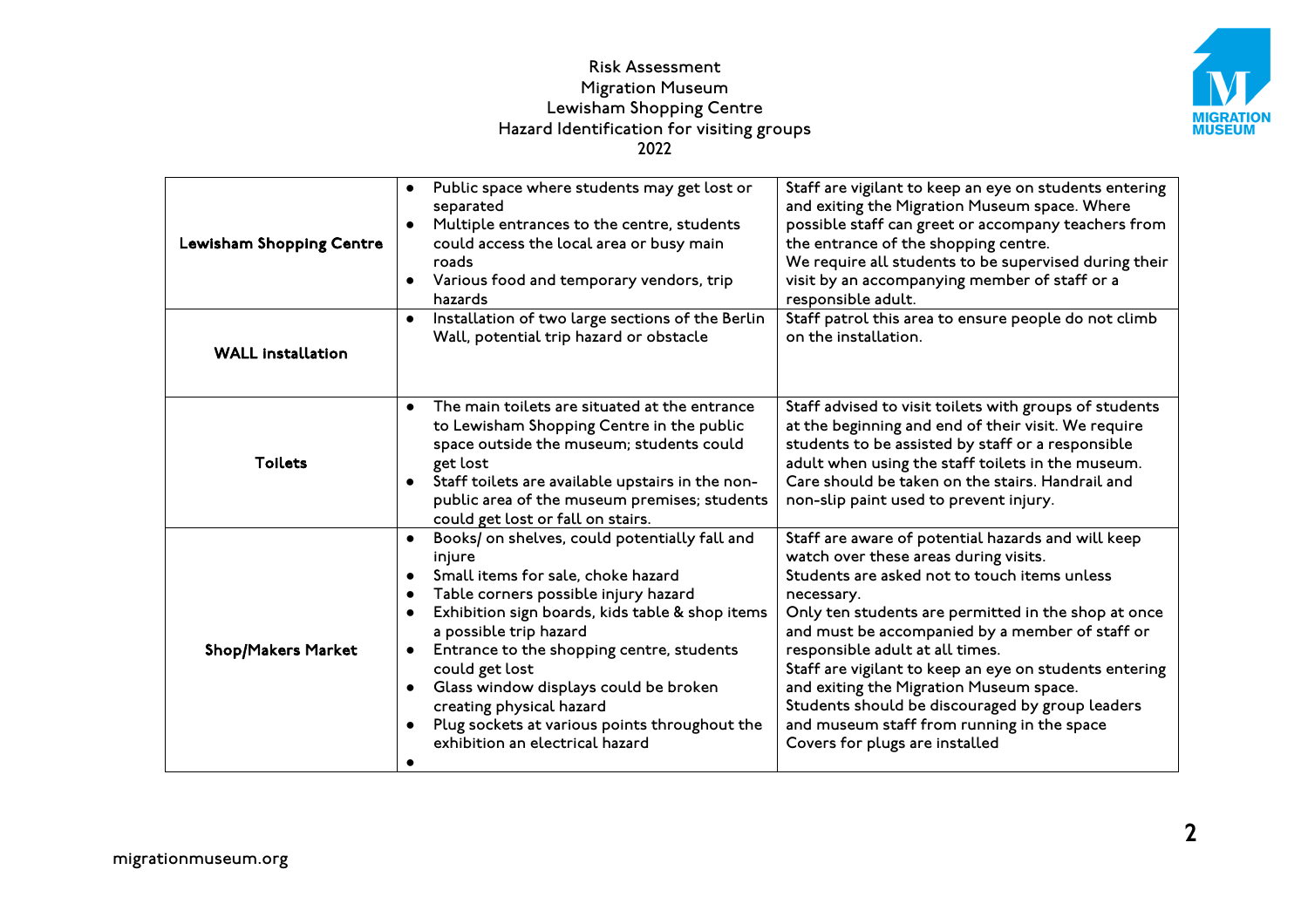

| <b>Location of Possible</b><br><b>Hazards</b> | Possible Hazards Identified by Migration<br><b>Museum</b>                                                                                                                                                                           | <b>Existing Control Measures</b>                                                                                                                                                                                                                                                                     |
|-----------------------------------------------|-------------------------------------------------------------------------------------------------------------------------------------------------------------------------------------------------------------------------------------|------------------------------------------------------------------------------------------------------------------------------------------------------------------------------------------------------------------------------------------------------------------------------------------------------|
| TCoB - Tech zone                              | Electric scooter a trip hazard<br>$\bullet$<br>Deliveroo bike could potentially fall and<br>injure                                                                                                                                  | Staff are aware of potential hazards and will keep<br>watch over these areas during visits.<br>Visiting groups should be discouraged by group<br>leaders and staff from moving any large objects.                                                                                                    |
| TCoB - Night Spot zone                        | Animated projection could cause queasiness<br>Framed images could be knocked off walls<br>$\bullet$                                                                                                                                 | Museum staff with first aid training will be on hand<br>in case of any need.<br>At-risk students can avoid this section.<br>Students are asked to be careful and not to handle<br>items without permission first.                                                                                    |
| TCoB - Overview projection                    | Projection is potentially a risk for<br>photosensitive epilepsy                                                                                                                                                                     | Projection can be turned off ahead of a visit given<br>prior notice.                                                                                                                                                                                                                                 |
| <b>TCoB - Audio Booths</b>                    | Small bins a trip hazard<br>$\bullet$<br>Storage area contains fall hazards<br>$\bullet$                                                                                                                                            | Visitors are not permitted in this area. Roped<br>barriers and curtains are covering these spaces to<br>discourage entry.                                                                                                                                                                            |
| TCoB - Cornershop zone                        | Many small objects - choke hazards<br>$\bullet$<br>Cans and product props can fall off high<br>shelves and injure<br>Prop products could contain allergens<br>$\bullet$<br>Shelves could fall if not treated with care<br>$\bullet$ | Staff are aware of potential hazards and will keep<br>watch over these areas during visits.<br>Students are asked to be careful and not to pick up<br>items without permission.<br>Teachers are requested to let museum staff know of<br>anyone with allergic reactions to different<br>ingredients. |
| <b>TCoB - Home Goods zone</b>                 | Rugs a trip hazard<br>$\bullet$<br>Breakable objects could be knocked off of<br>$\bullet$<br>tables creating physical hazards<br>Postbox outside of section could fall and<br>injure                                                | Rugs are placed against a wall and can't easily slide<br>Students are asked to be careful and not to pick up<br>items without permission first<br>Staff are aware of potential hazards and will keep<br>watch over these areas during visits.                                                        |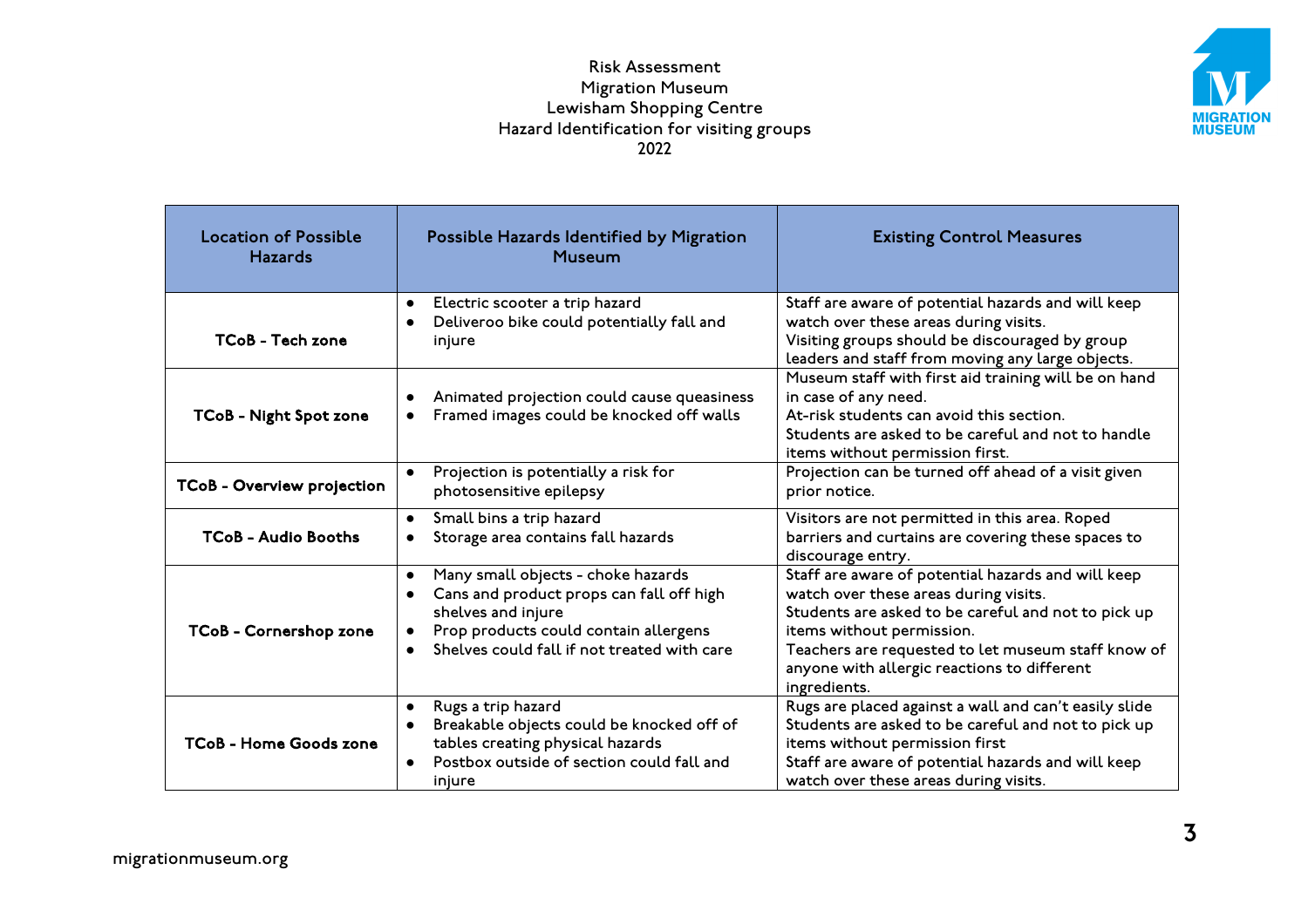

| <b>Location of Possible</b><br><b>Hazards</b> | Possible Hazards Identified by Migration<br>Museum                                                                                                                                                                                                                       | <b>Existing Control Measures</b>                                                                                                                                                                                                                                        |
|-----------------------------------------------|--------------------------------------------------------------------------------------------------------------------------------------------------------------------------------------------------------------------------------------------------------------------------|-------------------------------------------------------------------------------------------------------------------------------------------------------------------------------------------------------------------------------------------------------------------------|
| TCoB - Children's shop                        | Playmat and steps a trip hazard<br>$\bullet$                                                                                                                                                                                                                             | Students should be discouraged by group leaders<br>and museum staff from running in the space.<br>Playmat is made of soft material to reduce injury<br>risk from falls.                                                                                                 |
| <b>TCoB - Construction zone</b>               | Many small objects - choke hazards<br>$\bullet$                                                                                                                                                                                                                          | Staff are aware of potential hazards and will keep<br>watch over these areas during visits.<br>Students are asked to be careful and not to pick up<br>items without permission first.                                                                                   |
| <b>TCoB - Fashion zone</b>                    | Low tables with sharp corners an injury<br>$\bullet$<br>hazard<br>Plinths and objects on them may fall and<br>$\bullet$<br>injure<br>Mirror exhibit may cause dizziness/queasiness                                                                                       | Students should be discouraged by group leaders<br>and museum staff from running in the space.<br>Visiting groups should be discouraged by group<br>leaders and staff from moving any large objects.<br>At-risk students can avoid this section.                        |
| TCoB - Barber Shop zone                       | Plinths and objects on them present a fall<br>$\bullet$<br>hazard<br>Small hair accessories a choking hazard<br>$\bullet$<br>Framed images could be knocked off walls<br>$\bullet$<br>Newspaper rack could fall over and injure<br>$\bullet$                             | Visiting groups should be discouraged by group<br>leaders and staff from moving any large objects.<br>Staff are aware of potential hazards and will keep<br>watch over these areas during visits.                                                                       |
| <b>TCoB</b> - Restaurant zone                 | Framed images could be knocked off walls<br>$\bullet$<br>Breakable objects could be knocked off of<br>$\bullet$<br>tables creating physical hazards<br>Tables and chairs a trip hazard<br>$\bullet$<br>Long headphone cables a choking hazard if<br>$\bullet$<br>misused | Students are asked to be careful and not to pick up<br>items without permission.<br>Staff are aware of potential hazards and will keep<br>watch over these areas during visits.<br>Students must be sensible with use of cables and<br>take turns with using headphones |